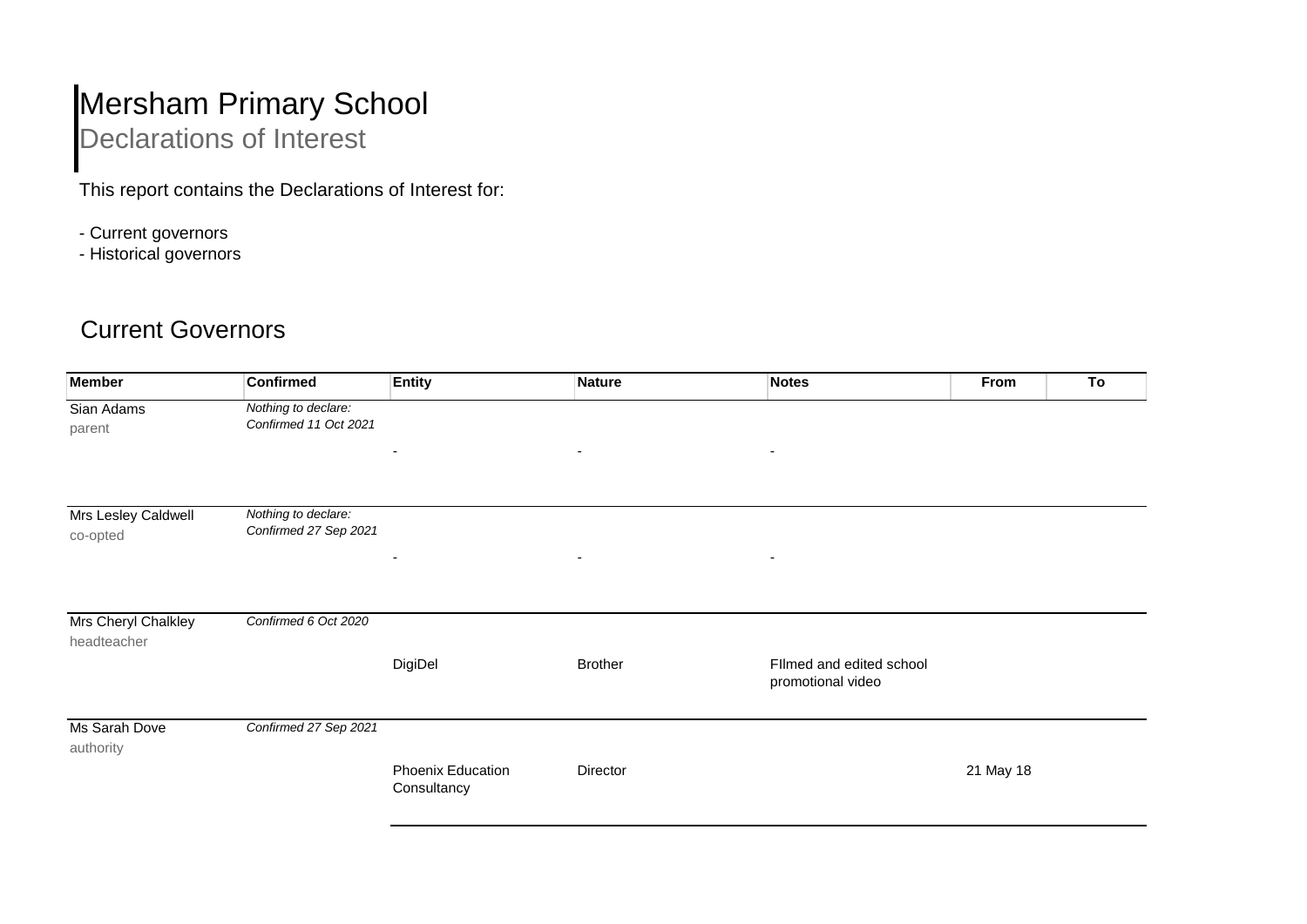|                                     |                                              | PRUsAP                 | President                                            | National organisation<br>representing voice of<br>Alternative Provision and<br><b>Punil Referral Linits</b> | 20 Oct 18 |
|-------------------------------------|----------------------------------------------|------------------------|------------------------------------------------------|-------------------------------------------------------------------------------------------------------------|-----------|
| Natalie Elliott<br>staff (teaching) | Nothing to declare:<br>Confirmed 28 Sep 2021 |                        |                                                      |                                                                                                             |           |
|                                     |                                              |                        |                                                      |                                                                                                             |           |
| Mrs Charlotte Francis-<br>Finch     | Confirmed 27 Sep 2021                        |                        |                                                      |                                                                                                             |           |
| co-opted                            |                                              |                        | South East SENCo Support Director and SEN Consultant |                                                                                                             | 27 Sep 19 |
| <b>Mrs Felicity Moore</b><br>clerk  | Confirmed 4 Oct 2021                         |                        |                                                      |                                                                                                             |           |
|                                     |                                              |                        | N/A                                                  | No Interests Declared                                                                                       | 10 Oct 19 |
| Anna Nicholls<br>co-opted           | Not confirmed                                |                        |                                                      |                                                                                                             |           |
| Mr James Senior<br>foundation       | Confirmed 27 Sep 2021                        |                        |                                                      |                                                                                                             |           |
|                                     |                                              | JK Senior Holdings Ltd | Director                                             |                                                                                                             | 29 Oct 19 |
| Miss Leah Sexton<br>staff           | Nothing to declare:<br>Confirmed 23 Sep 2020 |                        |                                                      |                                                                                                             |           |
| Mr Laurence Stock<br>foundation     | Nothing to declare:<br>Confirmed 27 Sep 2021 |                        |                                                      |                                                                                                             |           |